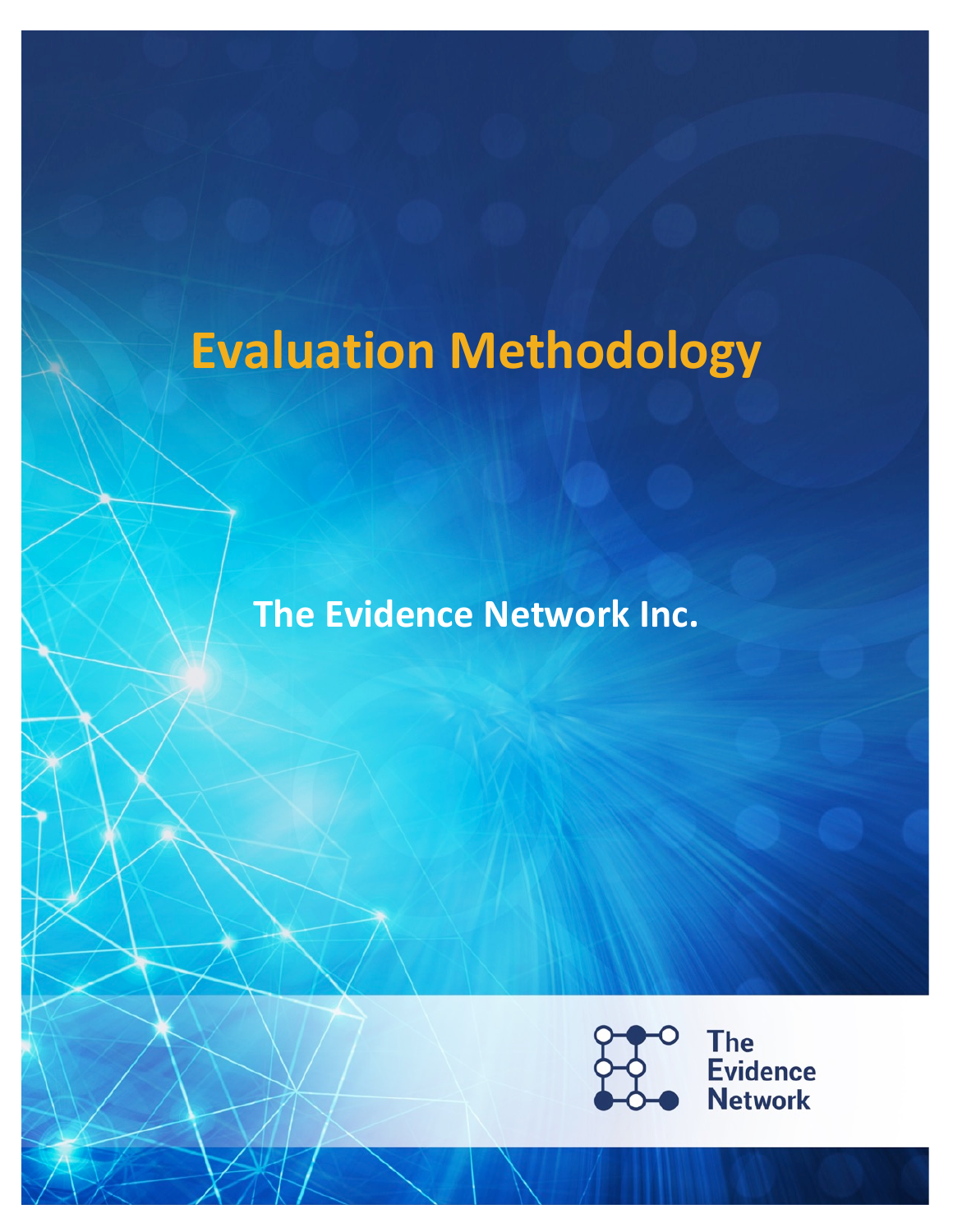# **Introduction**

The Evidence Network Inc. (TEN) was founded in response to the need for a practical approach to evaluating the effectiveness of organizations and programs that support business, research, innovation, and entrepreneurship. We have developed and proven a universally applicable approach to capturing the knowledge-based and economic impacts of innovation enabling organizations on the firms that are their clients.

TEN has provided evaluations of more than 100 organizations and programs including economic development organizations, business incubators and accelerators, research institutes, innovation funding programs, and technology transfer and commercialization organizations. Innovation enabling organizations use our evaluations to support their requests for funding, to communicate their accomplishments to stakeholders, and to inform refinements to strategy and operations. Funders use our evaluations for learning and accountability, and to support evidence-based decision-making in resource allocation.

Our methodology, which has been identified as promising by the US-based Center for American Progress<sup>1</sup>, is grounded in an understanding of the research literature and knowledge of user needs based on practical experience.<sup>2</sup> Our impact evaluations are customizable and can be tailored to suit various innovation investments. They can focus on a single organization, examine changes in impact over time, or benchmark the impact of multiple peer programs.

We differentiate between improvements to firm performance that are a consequence of support services and funding, and improvements to firm performance that would have occurred in the absence of interventions. We identify not only impacts on firm performance, but also the mechanisms through which impact is achieved. Our evaluations capture the full range of technical, social, and economic impacts.

In this document we discuss alterative approaches to presenting the results of investments in business support programs, and present TEN's methodology.

<sup>&</sup>lt;sup>1</sup> Holly, Krisztina. 2012. *Universities in Innovation Networks* – The Role and Future Promise of University Research in U.S. Science and Economic Policymaking. Center for American Progress, p 27. Available at

http://www.americanprogress.org/wp-content/uploads/issues/2012/01/pdf/dwwsp\_university\_innovation.pdf  $^2$  Dalziel, M., and S. Parjanen, 2012: Measuring the Impact of Innovation Intermediaries: A Case Study of Tekes. In Melkas, H. & Harmaakorpi, V. (eds.) Practice-based innovation: Insights, applications and policy implications, Part 1, 117-132, Springer.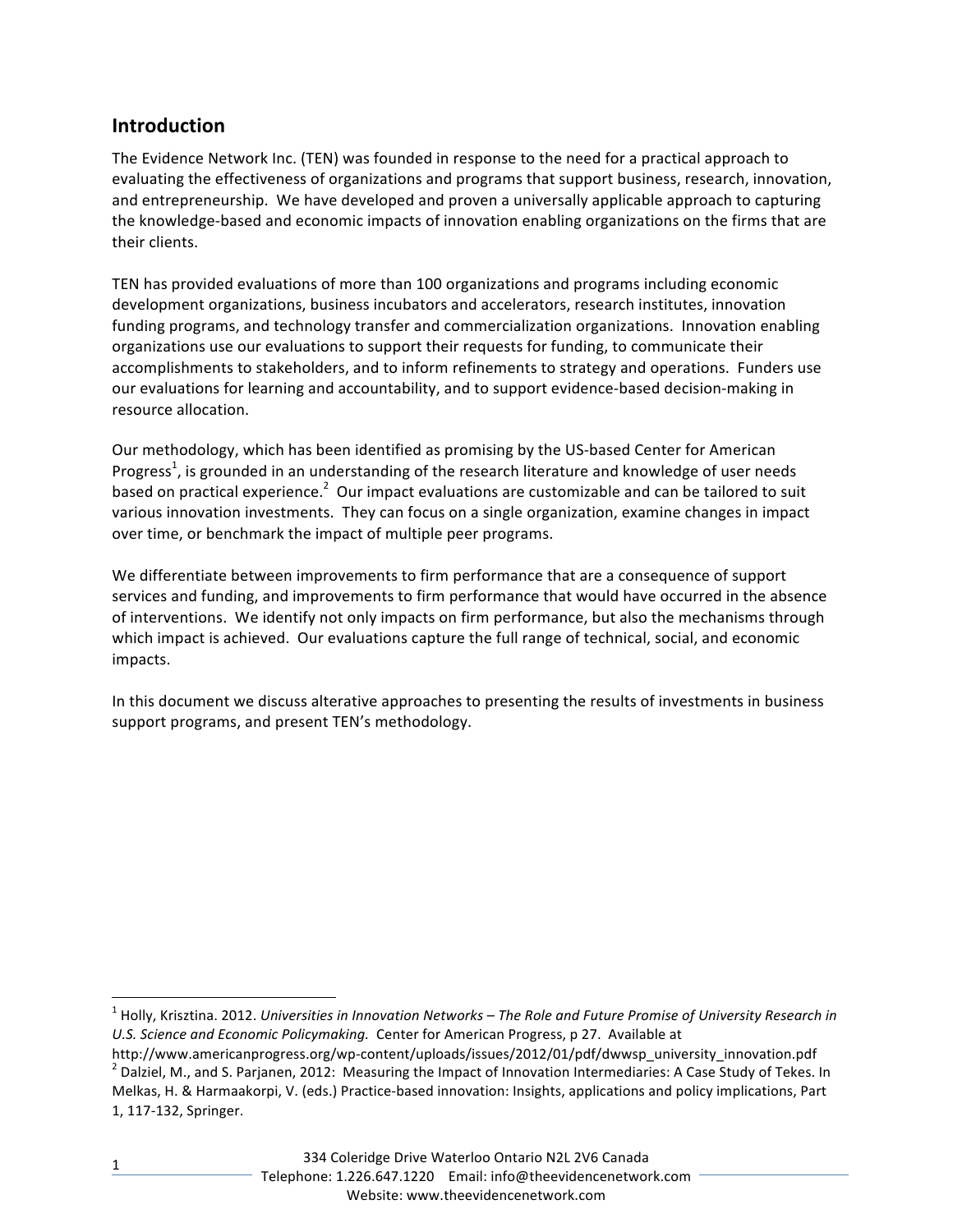# **Alternative Evaluation Methodologies and Substitutes**

Approaches to assessing the results of investments in business support programs range from state of the art evaluation methodologies to substitutes for evaluations such as 'success stories'. State of the art evaluation methodologies are highly rigorous but are very demanding in terms of data requirements. As a consequence, they are rarely feasible and are used infrequently outside of academia. The most frequently used approaches to reporting on the results of investments are not evaluations, but are often used in place of evaluations. These include success stories, the presentation of firm performance data, the presentation of client satisfaction data, and economic impact analyses, which are attempts to estimate the total impact of interventions on the GDP of a region. In the middle ground between these two extremes are methodologies that are both reliable and feasible. Such approaches include matched sample approaches that seek to identify differences in the performance of treated and untreated firms, and approaches that rely on the judgement of survey respondents to distinguish between differences in performance that are attributable to interventions, and differences in performance that would have happened in the absence of interventions.

Figure 1, below, illustrates the trade-off between rigor and feasibility in reporting the results of investments in business support programs. Highly rigorous approaches include experimental and quasiexperimental designs that are constructed to address the issue of causality. Easily-implemented approaches include biased by design success stories, presentations of data that make no attempt to address causality, and economic impact analyses. Methods that balance rigor and feasibility include matched sample approaches, and the use of expert judgement to assess attribution. In the following we discuss each of these types of approaches.

Feasibility **Biased by design Success stories** Data lacking evidence of impact Performance or customer satisfaction data Some economic impact analyses

**Evaluations with evidence of impact Matched samples Expert judgment of attribution** 

**Quasi-experimental designs** 

Selection models with instrumental variables Difference-in-difference

> **Experimental designs Randomized trials** Regression discontinuity design

> > Rigor

# **Figure 1: Trade-off Between Rigor and Feasibility**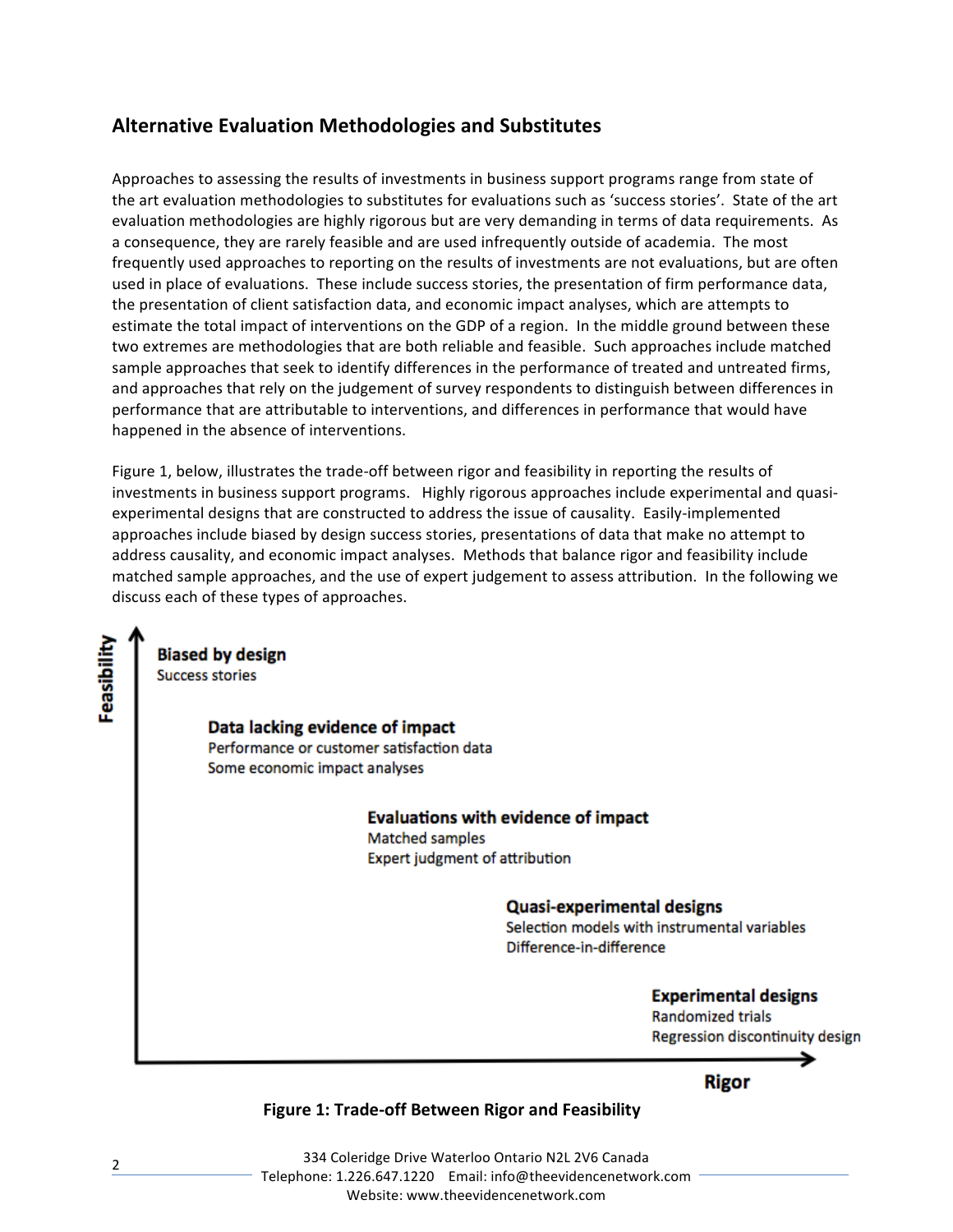# **Highly Rigorous Methodologies**

## **Experimental Designs**

The critical issue in evaluation is causality, distinguishing between changes that are a consequence of the intervention and those that would have happened in the absence of the intervention. Many regard experimental design approaches, particularly randomized controlled trials (RCTs) as the gold standard in evaluation. RCTs are frequently used to assess the effectiveness of medical interventions and have been used to assess interventions in education, labour training, and international development. A randomized controlled trial is an experiment that randomly allocates treatment to eligible subjects, in our case support services or funding to client firms. By randomly allocating treatment, the possibility for selection bias, which arises when subjects selected for treatment differ systematically from subjects that are not selected for treatment, is eliminated. This makes the determination of the effects of treatment relatively straightforward.

However, RCTs are rarely feasible in the evaluation of business support programs because client companies are unlikely to tolerate the randomized distribution of standardized treatments. While medical interventions are consistently applied across patients, the interventions of business support programs can be highly variable and specific to the recipient firm. Insisting on standardized treatments would seriously compromise the effectiveness of business support. Also, while patients care deeply about the effectiveness of medical interventions, the recipients of business support—particularly financial support—are happy to continue receiving the support regardless of whether or not that support is effective in transforming their behaviour. Finally, while recipients of medical, international development, and educational interventions may be sick, poor, or young and relatively voiceless, the recipients of business support are amongst the most influential members of society. If they are unhappy with the nature of business support and the manner in which it is distributed, politicians will listen. For these reasons almost no business support programs are designed as RCTs. An exception is NESTA's Creative Credits program.<sup>3</sup> Regression discontinuity designs (RDDs) lessen the requirement for randomized distribution of treatment, but retain the requirement for standardized treatment.

## **Quasi-Experimental Designs**

RCTs and RDDs are experimental designs and as such require the *a priori* design of the treatmentevaluation experiment. Where the evaluation is being conducted ex post, after treatment has occurred, quasi-experimental designs provide a high level of rigor. Like experimental designs, quasi-experimental designs compare the outcomes of supported and unsupported firms. But the allocation of support can be based on merit, as is conventionally the case, rather than randomly assigned. Quasi-experimental designs have their own requirements in terms of longitudinal data and the identification of an instrumental variable that eliminates the endogeneity problem. But where such a variable can be identified, and suitable data is available, quasi-experimental methodologies yield reliable results.

## **Easily-Implemented Methodologies**

## **Success Stories**

Reports on the success of business support programs are abundant, typically comprising popular descriptions of how stakeholders have benefited from particular types of support. Success stories are biased by design as they only report the impact or successes of carefully selected stakeholders.

3

 $3$  Bakhshi, Hasan, et al. "Creative credits: a randomized controlled industrial policy experiment." (2013).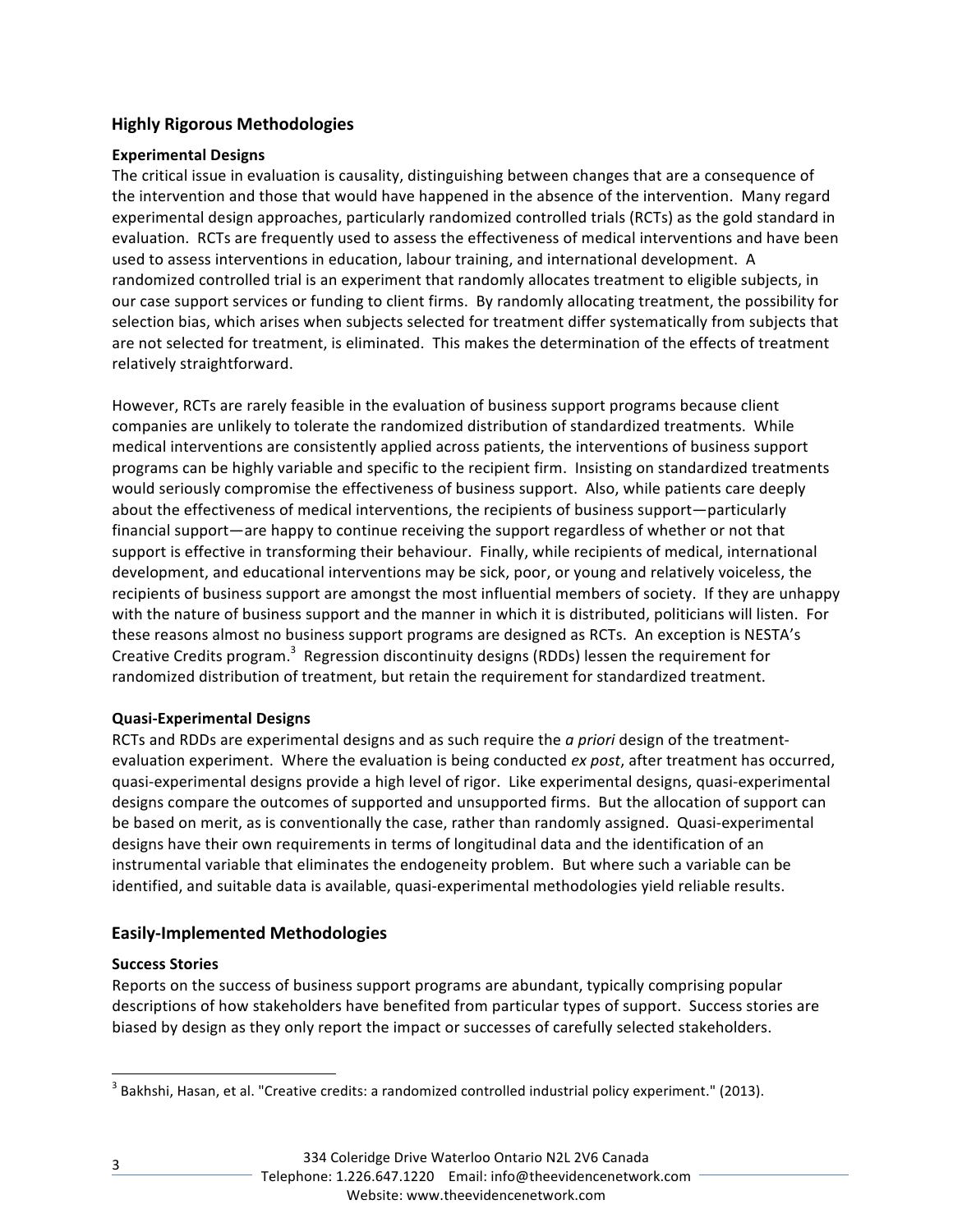#### **Performance and Customer Satisfaction Data**

Another common approach to impact evaluation is to analyse client performance data and report on changes that have occurred since the intervention (e.g., valuations of accelerator program graduates). While determining the change in performance since an intervention is important, it does not address the issue of causality. For example accelerator program graduates may have obtained high valuations without participating in the accelerator program.

Client satisfaction data is sometimes relied upon as a proxy for outcome data notwithstanding the obvious difference between client satisfaction and client outcomes. For example, while clients may be satisfied with a networking event, the event may or may not have had an impact on their ability to find, for example, new suppliers.

#### **Economic Impact Analyses**

Economic impact analyses attempt to estimate the change in economic activity in a specified region as a consequence of an intervention. Historically such analyses were used to estimate the impact (or forecast the impact) of new sports centres, shopping centres, or pipelines. Because the long-term goal of many business support programs is economic development, economic impact analyses have been used to estimate this effect. The limitation of economic impact analyses is reliability. Estimates of direct impacts are grossed up through the use of input-output multipliers. The result is a large number, but a number that may be subject to several unstated assumptions.

## **Methodologies that Balance Rigor and Feasibility**

#### **Matched samples**

Matching is a technique that is used to evaluate the effect of an intervention by comparing supported and unsupported firms in an observational study. Propensity-score matching (PSM) is one such approach. PSM uses longitudinal performance data to estimate the effect of an intervention by accounting for the covariates that predict receiving the intervention. It attempts to reduce bias by comparing outcomes from firms that received the intervention to those that did not. The challenge in matched sample techniques is to find suitable control group firms. This can be challenging when it is difficult to identify treated and control group firms in secondary data, difficult to rule out the possibility that treated or control group firms received other types of business support besides the type of support being evaluated, and, if surveys are used to collect data, when it is difficult to persuade control group firms to respond to the survey.

#### **Expert Judgment of Attribution**

An alternative to the foregoing is to use expert judgement to identify the effects of a business support program. Attribution of impact can be elicited directly from client firm managers, those individuals best able to determine the effect of an intervention on their firm. Multiple measures of improvements can be considered including impacts on firm resources and capabilities, and impacts on changes in firm performance. This addresses the issue of causality and can also accommodate situations where firms benefit from multiple types of support, making statistical inferences of impact difficult. It also allows impacts to be identified even in cases when firms are pre-revenue or when the lag between intervention and impact on firm performance is pronounced, in which case impacts on standard firm performance measures, such as revenues, are unlikely. In such cases, measures of impact on firm resources and capabilities provide a useful complement or substitute.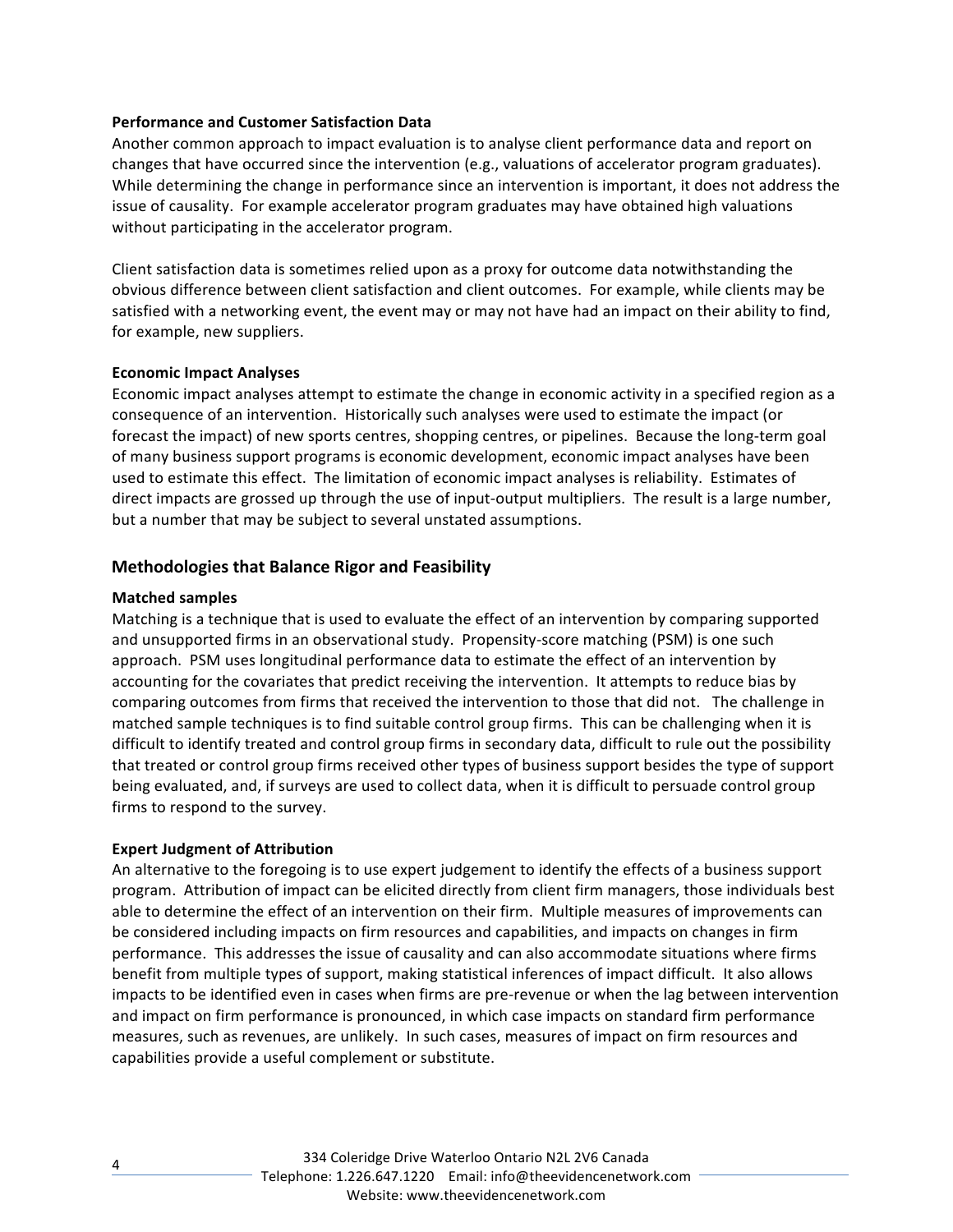The recognition of this novel solution, as an opportunity to meet the unique and high-stakes challenge of measuring the impact of innovation enabling organizations, is what led to the development of The Evidence Network Inc.

# **TEN's Assessment Methodology**

The Evidence Network Inc. has developed and refined a methodology to impact assessment based on the expert judgment of attribution approach. TEN uses survey respondent estimations of specific impacts to reliably measure the attributed impacts of innovation support programs. Attribution of impact is elicited directly from firm managers, researchers, clinicians, and other impact targets - i.e., those individuals best able to determine the effect of an intervention on their performance. Multiple measures of improvements can be considered including shot-term impacts on resources and capabilities, and medium-term impacts on changes in performance. This addresses the issue of causality and can also accommodate situations where stakeholders benefit from multiple types of support. It also allows impacts to be identified even in cases when the lag between intervention and impact on stakeholder performance is pronounced, in which case impacts on standard performance measures, such as revenues or employment, are unlikely. In such cases, measures of impact on stakeholder resources and capabilities, embedded in our methodology, are the most appropriate measures. TEN's methodology in terms of impact on stakeholder performance has been validated using Propensity Score matching, a Quasi-Experimental approach.

TEN's approach to measuring innovation impact is based on the premise that innovation-enabling organizations can be described as an overarching class of organizations whose members share common goals. Despite their diversity, innovation enabling organizations, ranging from small economic development organizations to large and sophisticated research institutes, seek to make their members or clients more innovative, in the interests of facilitating increases in their viability, profitability, or other measures of their success.

The logic model shown on the following page illustrates how innovation-enabling organizations work to fulfill their missions, and how TEN measures their impact.<sup>4</sup> As shown at the top-left of the diagram, innovation-enabling organizations express their purpose in terms of national competitiveness, regional economic development, industry strength, or viable new ventures, and conduct activities to achieve direct impact on resources and capabilities, indirect impact on performance, and long-term impacts in the form of socio-economic benefits. The direct impacts of these organizations are improvements to the resources or capabilities of clients, indirect impacts are improvements to market performance of clients, and long-term impacts affect communities, industries, economies, and societies.

5

 $4$  TEN's innovation enabling logic model shown uses companies as the impact target. It has been adapted and successfully used to assess the impact of healthcare providers, researchers and clinicians, non-profit organizations, and other impact targets.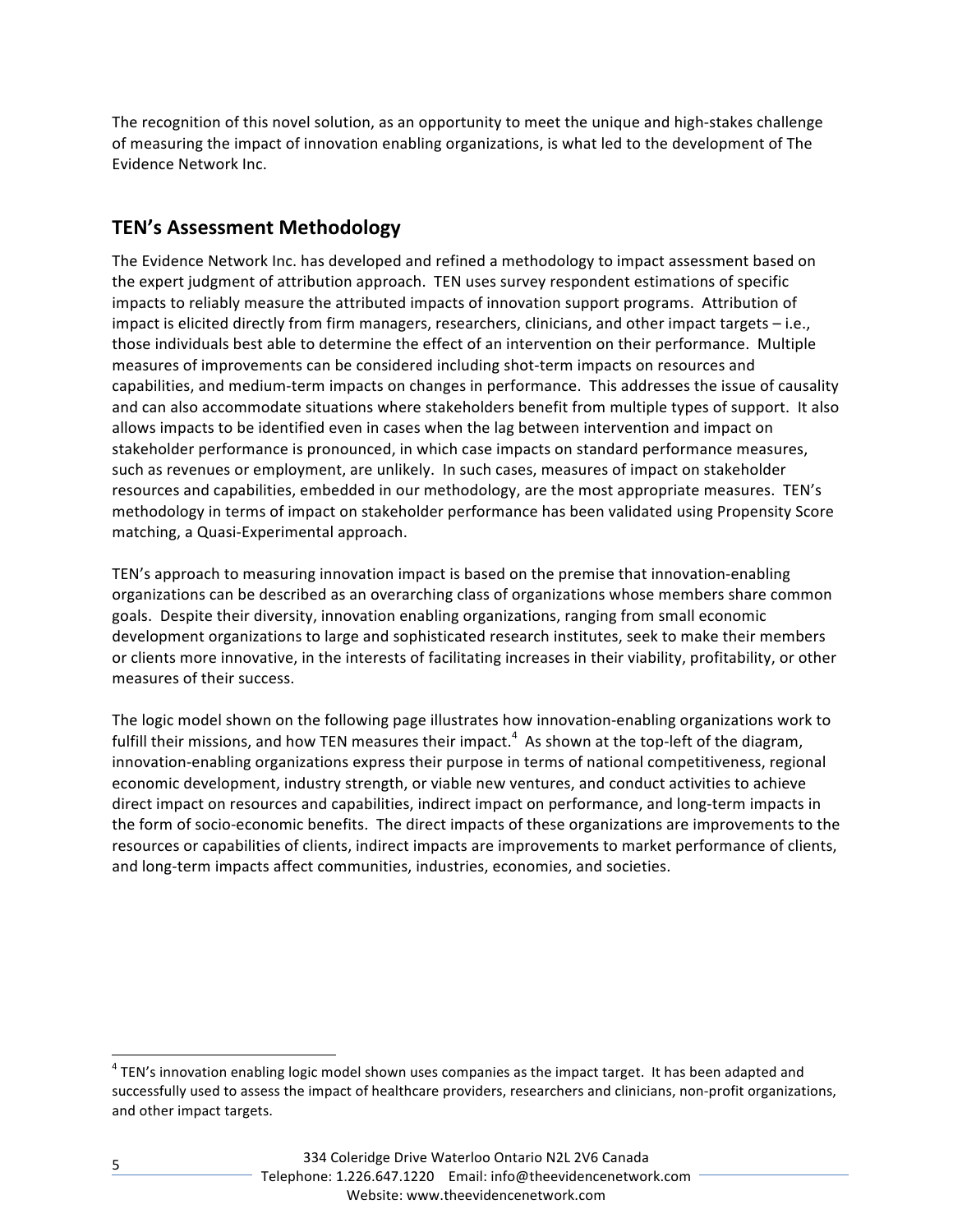

# **Figure 2: Innovation Enabling Organization Logic Model**

#### **Understanding the Mechanisms of Change**

Figure 3 below depicts a logic model in a U-shaped format to emphasize the mechanisms of change. The leading indicators of impact are improvements to resources and capabilities. Impact on resources and reading indicators of impact are improvements to resources and capabilities. Timpact on resources and<br>capabilities occurs in the short term (i.e., typically less than one year), and is the result of the support services or funding. Impact on performance occurs in the longer term (i.e., typically within one to three years), and is the result of the improvements to resources and capabilities.



334 Coleridge Drive Waterloo Ontario N2L 2V6 Canada Telephone: 1.226.647.1220 Email: info@theevidencenetwork.com Website: www.theevidencenetwork.com

6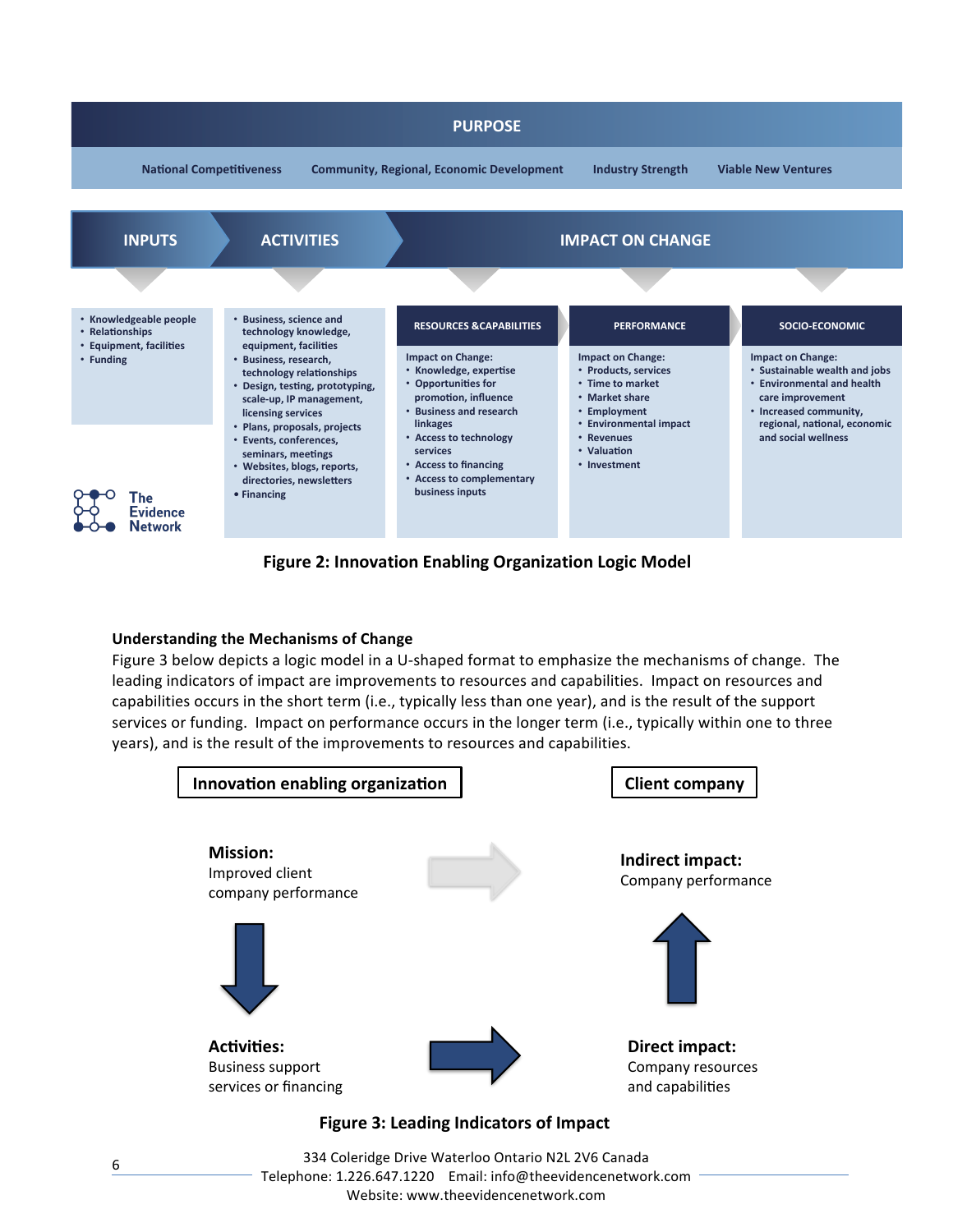TEN measures the intensity of use of services, and direct and indirect impact on performance using a customized survey instrument. TEN determines impact on resources and capabilities, and performance, by identifying the degree to which improvements are attributable to the support services offered by business support programs. Through statistical examinations of the relationships between the intensity of use of services, direct impact on resources and capabilities, and impacts on performance, we can determine which services and direct impacts are significantly associated with improvements to clients' performance in the market. This enables us to report both the degree to which an intervention has impacted stakeholders, and **how** the intervention has achieved that impact.

#### **Benchmarking**

TEN conducts its impact evaluations using a systematic and standardized approach, and all of our assessments are underpinned by our theory of change, as depicted in our logic model. As a consequence, we have the ability to benchmark peer organizations against one another on the following indicators: impact on strategy, operations, access to financing, and linkages, revenues, employment, investment capital raised, and time to market.

# **Evaluation Process**

TEN's methodology and approach ensures that the appropriate measures of impact, developed in the client specific logic model created at the outset of each of our evaluation projects, feed directly into a customized, condensed impact assessment survey.

## **Impact Surveys**

The impact survey is used to elicit information from stakeholders on the importance of innovation support initiatives, and the subsequent impact of support on improvements to stakeholders' resources and capabilities and performance on a number of specific measures.

TEN's impact surveys elicit the following information directly from stakeholders, enabling us to segment impact according to respondent attributes to determine if there are significant differences between subsamples:

- Stakeholder demographic data (investments in R&D, size, etc.)
- The intensity of use of services (participation in research projects, events, access to facilities, etc.)
- The impact stakeholders attribute to the support program on improvements to their resources and capabilities (improvements to knowledge, new industry or research linkages, improved access to financing, etc.)
- The impact stakeholders attribute to the support program on improvements to their performance (new products, processes, or services developed, increased revenues, patent applications, etc.)

## **Impact Assessment Report and Infographic**

Our final deliverable is a succinct Impact Assessment Report and accompanying Companion Reports that include findings, interpretations of results, and recommendations to facilitate continuous improvement. With information on the relationships between services, impact, and the attributes of companies we are able make specific policy recommendations to help build on the strengths of support programs, while also addressing potential gaps. We also produce infographics that visually communicate impact to a variety of audiences.